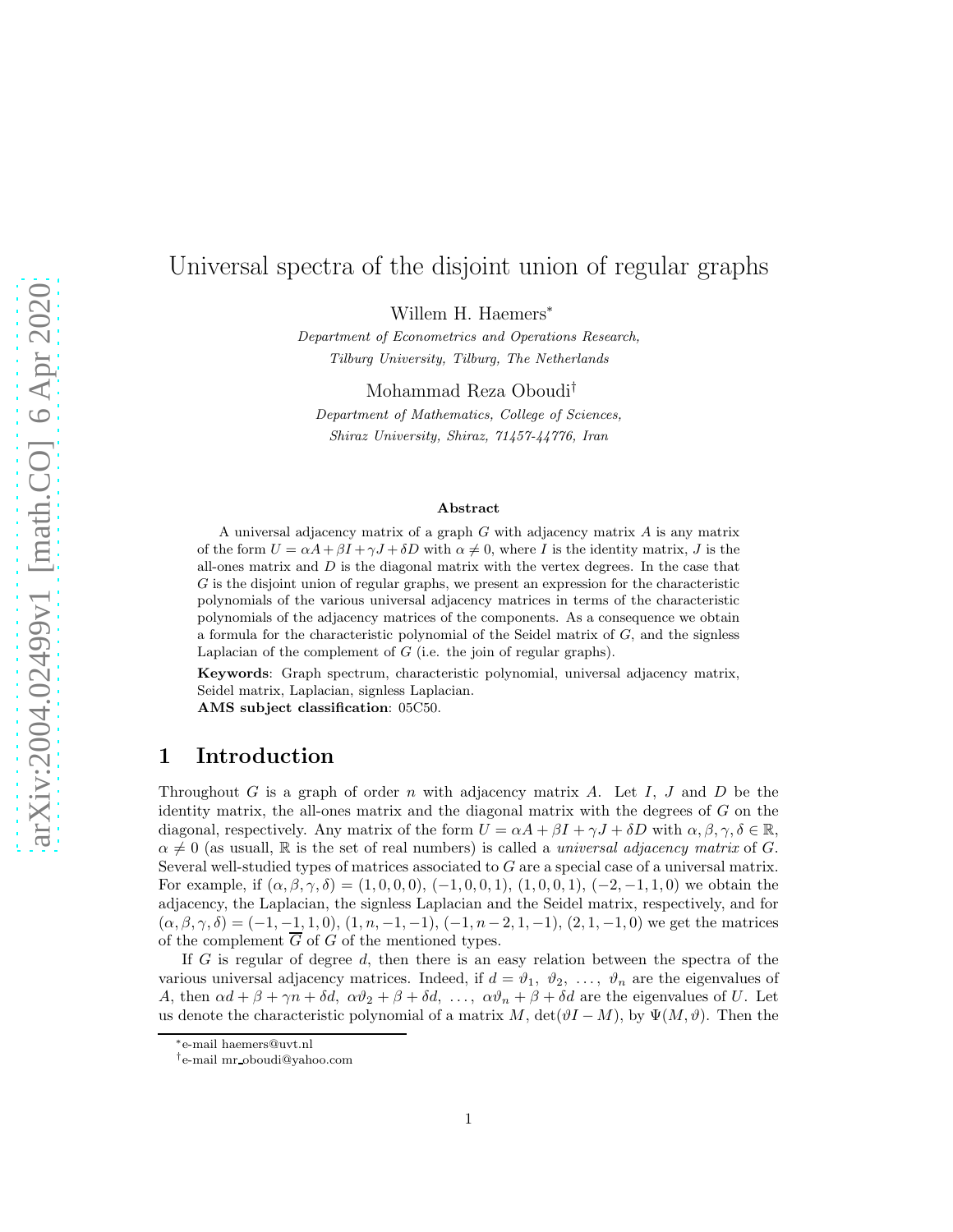relation between the spectrum of  $A$  and the spectrum of  $U$  can be formulated as:

$$
\frac{\Psi(U,\alpha\vartheta + \beta + \delta d)}{\alpha\vartheta - \alpha d - \gamma n} = \alpha^{n-1} \frac{\Psi(A,\vartheta)}{\vartheta - d}.
$$
\n(1)

In this note we consider the case that G is the disjoint union of m regular graphs  $G_1, \ldots, G_m$ . We obtain an expression for the characteristic polynomials of a universal adjacency matrix of G in terms of the characteristic polynomial of the adjacency matrices of  $G_1, \ldots, G_m$ . The complement  $\overline{G}$  of G is known as the *join* of the complements of  $G_1, \ldots, G_m$ . Since the class of universal adjacency matrices of a graph  $G$  is closed under taking complements, our result also applies to the join of regular graphs. If  $\gamma = 0$ , U is a block diagonal matrix and the result is trivial. Also some cases with  $\gamma \neq 0$  are known. For the adjacency matrix of  $\overline{G}$  and for the Laplacian of  $\overline{G}$  we refer to [2, 4]. However, we haven't seen a common generalization of these results, and for the Seidel matrix of G and the signless Laplacian of  $\overline{G}$  the formula seems to be new. The result follows rather easily from a known lemma on the eigenvalues of an equitable partition of a symmetric matrix. Part of the motivation for writing this note is to illustrate the use of this technique.

### 2 Equitable partitions

Consider a symmetric matrix U over R with rows and columns indexed by  $X = \{1, \ldots, n\}$ . Let  $\{X_1, \ldots, X_m\}$  be a partition of X with characteristic vectors  $\mathbf{v}_1, \ldots, \mathbf{v}_m$ , and define  $V = \text{span}\{\mathbf{v}_1, \dots, \mathbf{v}_m\}$  over R. Let U be partitioned accordingly:

$$
U = \begin{bmatrix} U_{1,1} & \cdots & U_{1,m} \\ \vdots & & \vdots \\ U_{m,1} & \cdots & U_{m,m} \end{bmatrix}.
$$

Assume the partition is *equitable* with *quotient matrix*  $Q$ , which means that each block  $U_{i,j}$ has constant row sum equal to  $(Q)_{i,j}$   $(1 \leq i,j \leq m)$ . Then (see [1], Section 2.3):

Lemma 1. *The spectrum of* U *consists of two types of eigenvalues: Type 1: the eigenvalues with eigenvectors in* V*, which coincide with the eigenvalues of* Q*. Type 2: the eigenvalues with eigenvectors in*  $V^{\perp}$ *, the orthogonal complement of*  $V$ *; these eigenvalues coincide with the type 2 eigenvalues of any matrix* U <sup>∗</sup> *obtained from* U *by adding*  $\gamma_{i,j}$ *J* to  $U_{i,j}$  for constants  $\gamma_{i,j}$ .

*Proof.* Consider the matrix  $V = [\mathbf{v}_1, \dots, \mathbf{v}_m]$  (i.e.  $(V)_{i,j} = 1$  if  $i \in X_j$  and 0 otherwise). Since the partition is equitable it follows that  $UV = VQ$ . If  $\lambda$  is an eigenvalue of Q with eigenvector **u**, then  $UV$ **u** =  $VQu = \lambda V$ **u**. Therefore  $\lambda$  is an eigenvalue of U with eigenvector  $V\mathbf{u}\in\mathcal{V}$ . Thus we obtain m eigenvalues of U with m independent eigenvectors in V. Since U is symmetric, every other eigenvector is in  $\mathcal{V}^{\perp}$ . Let  $\mathbf{w} \in \mathcal{V}^{\perp}$  be an eigenvector of U with eigenvalue  $\mu$ , then  $\mu \dot{\mathbf{w}} = U \mathbf{w} = U^* \mathbf{w}$ .  $\Box$ 

### 3 Application

Let us apply Lemma 1 to the universal adjacency matrix  $U = \alpha A + \beta I + \gamma J + \delta D$  of G when G is the disjoint union of m regular graphs  $G_1, \ldots, G_m$ . Suppose  $G_i$  has adjacency matrix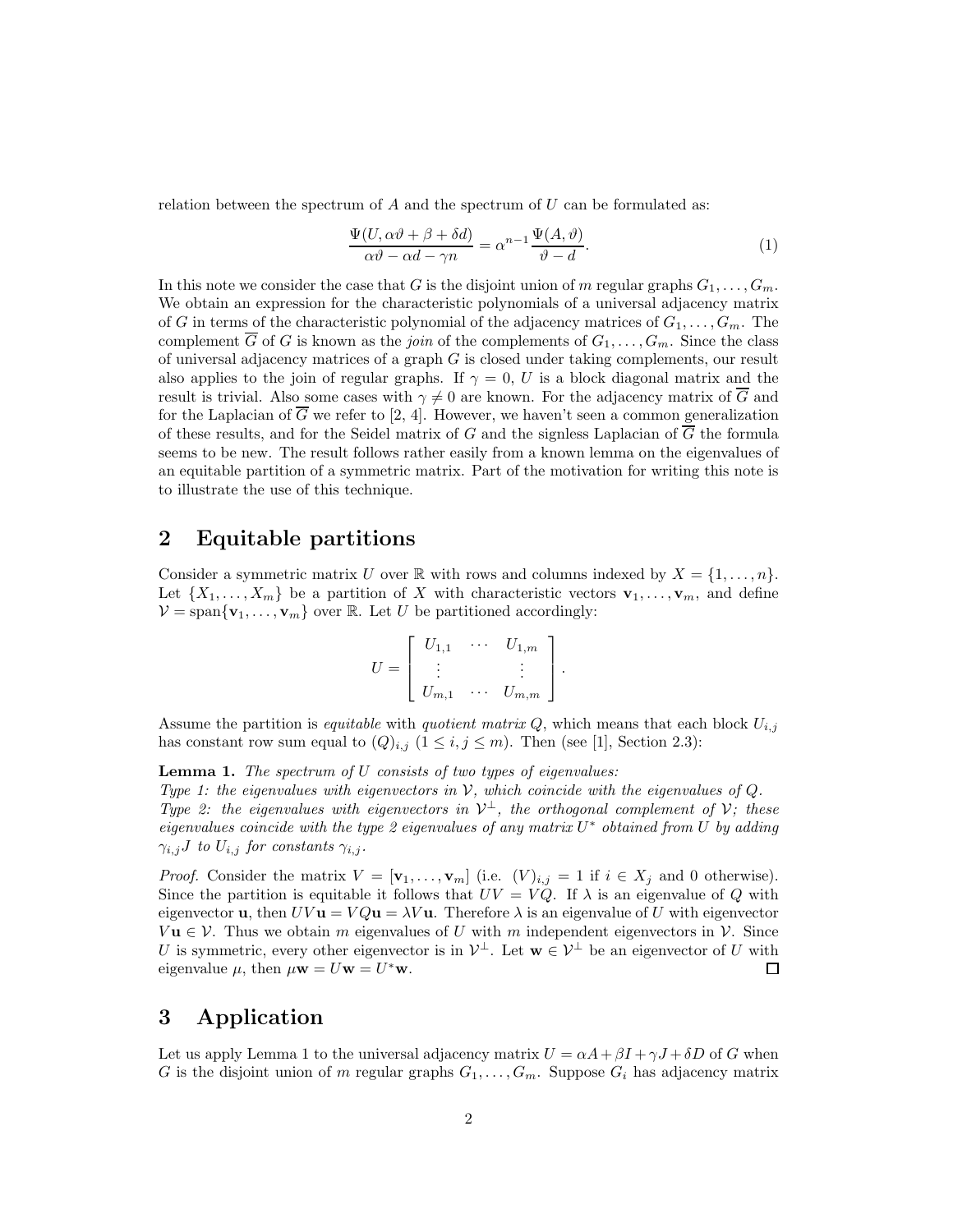$A_i$ , order  $n_i$  and degree  $d_i$ . Define  $c_i = (\alpha + \delta)d_i + \beta$ . Then U has an obvious partition with quotient matrix:

$$
Q = \begin{bmatrix} c_1 + \gamma n_1 & \gamma n_2 & \cdots & \gamma n_m \\ \gamma n_1 & c_2 + \gamma n_2 & \cdots & \gamma n_m \\ \vdots & \vdots & \ddots & \vdots \\ \gamma n_1 & \gamma n_2 & \cdots & c_m + \gamma n_m \end{bmatrix}.
$$

We easily find the characteristic polynomial  $\Psi(Q, \vartheta) = \det(\vartheta I - Q)$  of Q by Gaussian elimination: first we subtract the first row of  $\vartheta I - Q$  from every other row and then we evaluate with respect to the first row. Thus we find:

$$
\Psi(Q,\vartheta) = \left(1 - \sum_{i=1}^{m} \frac{\gamma n_i}{\vartheta - c_i}\right) \prod_{i=1}^{m} (\vartheta - c_i).
$$

Define  $U^* = \alpha A + \beta I + \delta D = U - \gamma J$ , and let  $Q^*$  be the quotient matrix of  $U^*$ . From Lemma 1 it follows that U and  $U^*$  have the same type 2 eigenvalues. The type 1 eigenvalues of Q and  $Q^*$  are the roots of  $\Psi(Q, \vartheta)$  and  $\Psi(Q^*, \vartheta)$ , respectively. The lemma gives that  $\Psi(Q, \vartheta)$  divides  $\Psi(U, \vartheta)$ , that  $\Psi(Q^*, \vartheta)$  divides  $\Psi(U^*, \vartheta)$ , and that

$$
\frac{\Psi(U,\vartheta)}{\Psi(Q,\vartheta)} = \frac{\Psi(U^*,\vartheta)}{\Psi(Q^*,\vartheta)}.
$$
\n(2)

Indeed, the roots of these polynomials are the type 2 eigenvalues of  $U$  and  $U^*$ , respectively. Clearly  $U^*$  is the block diagonal matrix with diagonal blocks  $U_i^* = \alpha A_i + (\beta + \delta d_i)I$  (i =  $1, \ldots, m$ , and  $Q^*$  is the diagonal matrix with diagonal entries  $c_1, \ldots, c_m$ . With the help of Equation 1 we get

$$
\Psi(U^*,\vartheta) = \prod_{i=1}^m \Psi(U_i^*,\vartheta) = \prod_{i=1}^m \alpha^{n_i} \Psi(A_i, (\vartheta - \beta - \delta d_i)/\alpha) \text{ and } \Psi(Q^*,\vartheta) = \prod_{i=1}^m (\vartheta - c_i).
$$

By use of Equation 2 and the above equations we obtain:

**Theorem 1.** *Suppose*  $U = \alpha A + \beta I + \gamma J + \delta D$  *is a universal adjacency matrix of a graph*  $G$ , *which is the disjoint union of* m *regular graphs*  $G_1, \ldots, G_m$ . Let  $G_i$  have order  $n_i$ , degree  $d_i$ and adjacency matrix  $A_i$   $(i = 1, \ldots, m)$ . Then the characteristic polynomial of U is equal to:

$$
\Psi(U,\vartheta)=\left(1-\sum_{i=1}^m\frac{\gamma n_i}{\vartheta-(\alpha+\delta)d_i-\beta}\right)\prod_{i=1}^m\alpha^{n_i}\Psi(A_i,(\vartheta-\beta-\delta d_i)/\alpha).
$$

#### 4 Examples

We consider two corollaries of this theorem, which we believe to be new. If  $(\alpha, \beta, \gamma, \delta)$  =  $(-2, -1, 1, 0)$  then U is the Seidel matrix S of G, and thus we have the following formula

$$
\Psi(S,\vartheta) = \left(1 - \sum_{i=1}^{m} \frac{n_i}{\vartheta + 2d_i + 1}\right) \prod_{i=1}^{m} (-2)^{n_i} \Psi(A_i, (\vartheta + 1)/-2).
$$